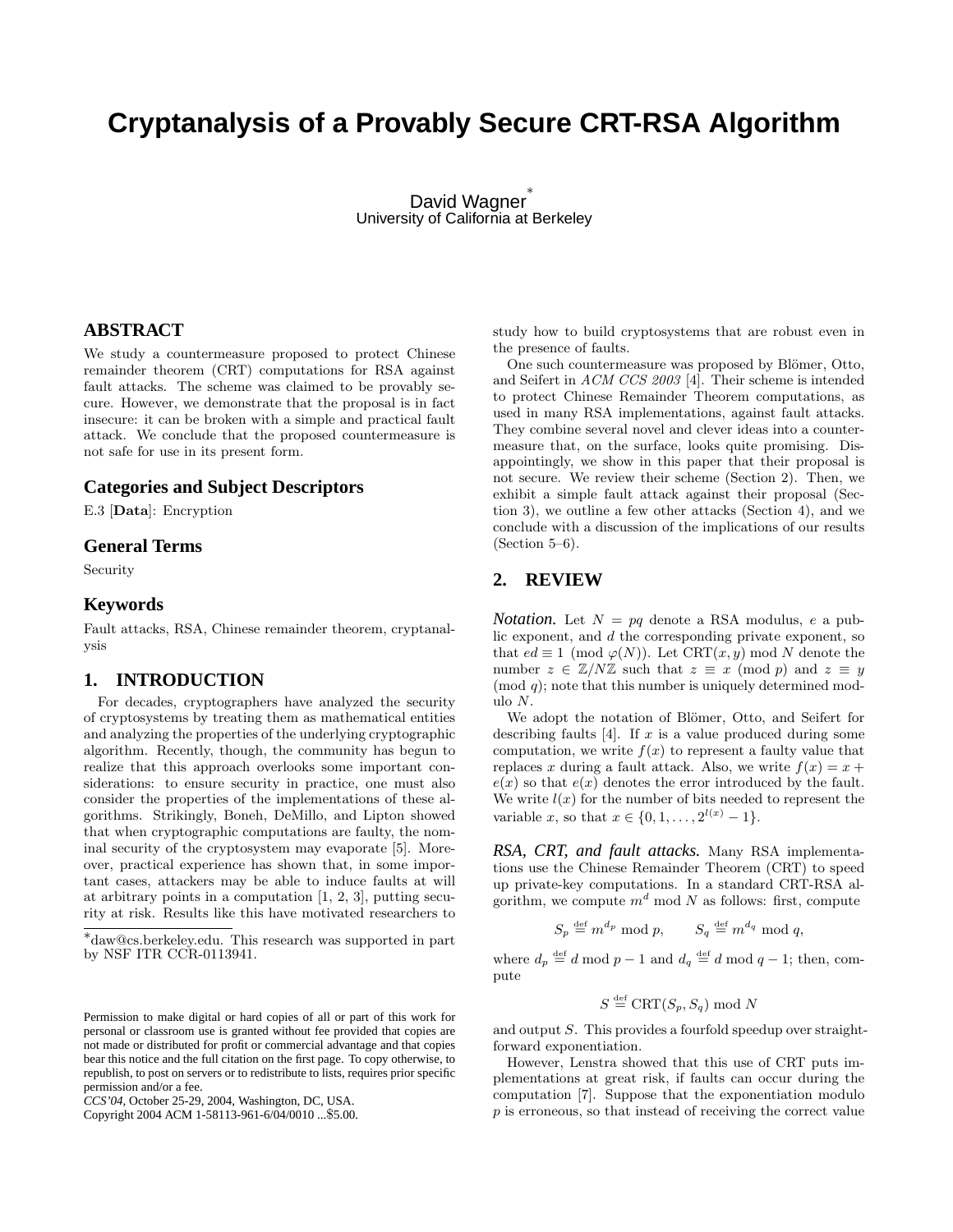$S_p = m^{d_p} \mod p$ , the device instead receives some faulty value  $f(S_p)$ . In this case, the device will compute the erroneous output  $f(S) = \text{CRT}(f(S_p), S_q) \text{ mod } N$ . Notice that  $f(S)$  is correct modulo q but incorrect modulo p. Since  $S^e \equiv m \pmod{N}$  for a correct computation, we see that  $f(S)^e \mod N$  is  $\equiv m \pmod{q}$  but  $\not\equiv m \pmod{p}$ . Consequently,  $gcd(m - f(S)^e \mod N, N)$  reveals p and thereby allows factoring N. This shows that the standard use of CRT-RSA is totally insecure in the presence of faults.

This motivates the search for some way to secure CRT-RSA against fault attacks, so that we can retain the CRT's speed advantages without its susceptibility to fault attacks. The first countermeasure that might come to mind is to check the correctness of the result of the computation before outputting it, so that erroneous values are not revealed to the attacker. This defeats Lenstra's attack, but it turns out that checking the output for correctness is not enough to stop certain other fault attacks [8]. Consequently, we need a stronger defense, if fault attacks are a realistic threat.

In response, Yen, Kim, Lin, and Moon proposed the appealing notion of infective computation [9]. An infective computation is one where any error introduced by a fault propagates throughout the computation, ultimately ensuring that the final result is randomized in such a way that no useful information can be obtained from any erroneous output of the computation. Consequently, with an infective algorithm, there is no need to check the output for errors; any error will not be useful to the attacker. Yen, Kim, Lin, and Moon proposed a candidate scheme claimed to achieve this property, but it was later shown to be insecure [4]. Consequently, it remained a challenging open problem to find some infective implementation of CRT-RSA.

At ACM CCS 2003, Blömer, Otto, and Seifert proposed a CRT-RSA scheme based on the ideas of infective computation. Since they did not give their proposal a name, for this paper we will call it the BOS algorithm. We describe the BOS algorithm next.

*The BOS algorithm.* In the BOS algorithm, we first generate random 80-bit primes  $t_1, t_2$ . Next, we set

$$
d_p \stackrel{\text{def}}{=} d \mod \varphi(p \cdot t_1),
$$
  
\n
$$
d_q \stackrel{\text{def}}{=} d \mod \varphi(q \cdot t_2),
$$
  
\n
$$
e_{t_1} \stackrel{\text{def}}{=} d^{-1} \mod t_1,
$$
  
\n
$$
e_{t_2} \stackrel{\text{def}}{=} d^{-1} \mod t_2.
$$

These values are kept secret from the attacker and never disclosed; they will be used to check for faults.

With these definitions, the algorithm is as follows [4]:

Input. A message  $m \in (\mathbb{Z}/N\mathbb{Z})^*$ . **Output.**  $Sig \stackrel{\text{def}}{=} m^d \mod N$ . In memory.  $p \cdot t_1$ ,  $q \cdot t_2$ ,  $N$ ,  $N \cdot t_1 \cdot t_2$ ,  $d_p$ ,  $d_q$ ,  $t_1, t_2, e_{t_1}, \text{ and } e_{t_2}.$ 1. Set  $S_p \stackrel{\text{def}}{=} m^{d_p} \text{ mod } p \cdot t_1$ . 2. Set  $\mathsf{S}_q \stackrel{\text{\tiny def}}{=} \mathsf{m}^{\mathsf{d}_q} \text{ mod } q \cdot \mathsf{t}_2$ . 3. Set  $S \stackrel{\text{def}}{=} \text{CRT}(S_p, S_q) \text{ mod } N \cdot t_1 \cdot t_2$ . 4. Set  $c_1 \stackrel{\text{def}}{=} (m - S^{e_{t_1}} + 1) \bmod t_1$ . 5. Set  $c_2 \stackrel{\text{def}}{=} (m - S^{e_{t_2}} + 1) \text{ mod } t_2$ . 6. Set  $\mathsf{Sig} \stackrel{\text{\tiny def}}{=} \mathsf{S}^{c_1 \cdot c_2} \text{ mod } \mathsf{N}.$ 

Note that if there are no errors, we have  $c_1 = c_2 = 1$ , and thus the BOS algorithm produces the right result. The intuition is that if there are any errors in the computation, then we will most likely have  $c_1 \neq 1$  or  $c_2 \neq 1$ , which renders Sig irreversibly altered and (we hope) useless to an attacker.

*Threat models.* The authors of the BOS algorithm proposed four different threat models under which a candidate algorithm could be evaluated:

- **Fault Model**  $\#1$ **:** The attacker can cause a fault in a single bit. The attacker has full control over the timing and location of the fault.
- **Fault Model**  $#2$ **:** The attacker can cause a fault in a single byte. The attacker has full control over the timing, but may have only partial control over the location of the fault (e.g., which byte is affected), and cannot predict the new faulty value that is introduced.
- **Fault Model**  $#3$ **:** The attacker can cause a fault in a single byte. The attacker has only partial control over the timing and location of the fault, and cannot predict the new faulty value.
- **Fault Model**  $#4$ **:** The attacker can cause a fault in a single variable. The attacker has only partial control over the timing and no control over the location; the targetted variable will be replaced by an entirely new random value not known to the attacker.

Note that these models are listed in terms of decreasing attacker power, so a scheme that is secure against one fault model will be secure against all higher-numbered models as well.

*Provable security.* In the ACM CCS 2003 paper proposing this construction, the BOS algorithm was claimed to be provably secure against fault attacks: "we rigorously analyze the success probability of an adversary . . . we prove that our new algorithm is secure against the Bellcore attack" [4, p.311]. In particular, the paper claims security against Fault Models  $#2, #3, and #4.$ 

Unfortunately, although the scheme is claimed to be provably secure, there is no statement of a security theorem and no security reduction or mathematical proof. Instead, the paper systematically enumerates many possible attacks and shows that these attacks do not work. Such results are of considerable interest, but they fall short of a proof of security. There is no assurance that the attacks examined exhaust the space of all possible attacks, so the risk is that other methods not anticipated by the designers of the cryptosystem might be able to defeat the scheme. In the remainder of the paper, we show that further analysis in fact reveals serious attacks on the BOS scheme.

# **3. A FAULT ATTACK**

Our fault attack works as follows. We cause a random transient fault that modifies the value of  $m$  as it is being read from memory in line 1 while leaving the value stored in memory unaffected, so that further reads will return the correct value of m.

We will assume that the introduced error pattern  $e(m)$ is known or guessable by the attacker. For instance, if we know that the fault will cause a single-byte error in  $m$ , then the error pattern will be guessable: there are only  $510 \cdot \frac{l(m)}{8}$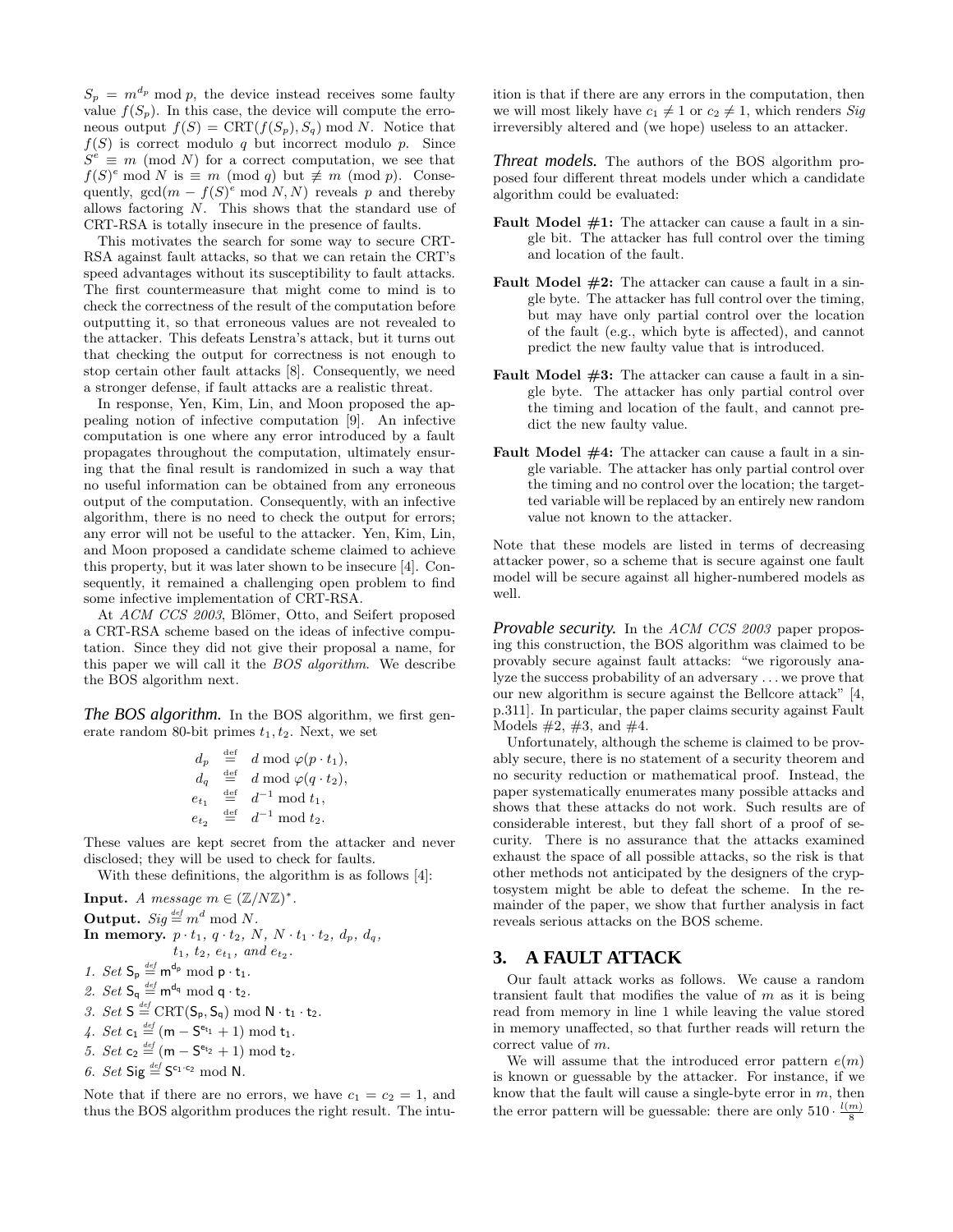#### Correct computation:

- 1. Set  $S_p \stackrel{\text{def}}{=} m^{d_p} \text{ mod } p \cdot t_1$ . 2. Set  $S_q \stackrel{\text{def}}{=} m^{d_q} \text{ mod } q \cdot t_2$ .
- 3. Set  $S \stackrel{\text{def}}{=} \text{CRT}(S_p, S_q) \text{ mod } N \cdot t_1 \cdot t_2$ .
- 4. Set  $c_1 \stackrel{\text{def}}{=} (m S^{e_{t_1}} + 1) \text{ mod } t_1$ .
- 5. Set  $c_2 \stackrel{\text{def}}{=} (m S^{e_{t_2}} + 1) \text{ mod } t_2$ .
- 6. Set  $\mathsf{Sig} \stackrel{\text{def}}{=} \mathsf{S}^{c_1 \cdot c_2} \text{ mod } \mathsf{N}.$

#### Incorrect computation:

- 1. Set  $f(S_p) \stackrel{\text{def}}{=} f(m)^{d_p} \text{ mod } p \cdot t_1$ . *(fault!)*
- 2. Set  $S_q \stackrel{\text{def}}{=} m^{d_q} \text{ mod } q \cdot t_2$ .
- 3. Set  $f(S) \stackrel{\text{def}}{=} \text{CRT}(f(S_p), S_q) \text{ mod } N \cdot t_1 \cdot t_2$ .
- 4. Set  $f(c_1) \stackrel{\text{def}}{=} (m f(S)^{e_{t_1}} + 1) \text{ mod } t_1$ .
- 5. Set  $f(c_2) \stackrel{\text{def}}{=} (m f(S)^{e_{t_2}} + 1) \text{ mod } t_2$ .
- 6. Set  $f(Sig) \stackrel{\text{def}}{=} f(S)^{f(c_1) \cdot f(c_2)} \text{ mod } N$ .

#### Figure 1: On the left, a correct computation. On the right, a faulty computation.

possible values of  $e(m)$  (not all equally likely). We will show that the output from the RSA-CRT computation can be used to factor N if the error pattern  $e(m)$  can be predicted.

Let us trace the effect of this fault on the operation of the BOS algorithm. The computation in line 1 will use a faulty value  $f(m)$  instead of m in the exponentiation, resulting in an erroneous value  $f(S_p) \stackrel{\text{def}}{=} f(m)^{d_p} \text{ mod } p \cdot t_1$ . Suppose that the rest of the computation proceeds without further disruption. Line 3 computes  $f(S) \stackrel{\text{def}}{=} \text{CRT}(f(S_p), S_q)$  mod  $N \cdot t_1 \cdot t_2$ . Line 4 computes  $f(c_1) \stackrel{\text{def}}{=} (m - f(S)^{e_{t_1}} + 1) \text{ mod } t_1$ . Line 5 computes  $f(c_2) \stackrel{\text{def}}{=} (m - f(S)^{e_{t_2}} + 1) \text{ mod } t_2$ , but because  $f(S) \equiv S \mod t_2$ , we see that  $f(c_2) = c_2 = 1$ , so  $c_2$ is unaffected. Line 6 computes  $f(Sig) \stackrel{\text{def}}{=} f(S)f^{(c_1) \cdot f(c_2)}$  mod N. Thus the output produced will be erroneous. We show a trace of the faulty computation in Figure 1 side-by-side with a correct computation.

We claim that this erroneous result  $f(Siq)$  can be used by an attacker to factor N. Note that  $f(c_1) = m - f(m) +$ 1 mod  $t_1 = 1 - e(m) \mod t_1$ , and  $e(m) \neq 0$ , hence we can be almost certain that  $f(c_1) \neq 1$ . Also,  $f(c_2) = c_2 = 1$ , so the erroneous output is given by  $f(Sig) = f(S)^{f(c_1)} \text{ mod } N$ . Now  $f(S) \equiv S \pmod{q}$  but  $\not\equiv S \pmod{p}$ , so  $f(S)^e \equiv m$ (mod q) but  $\not\equiv m \pmod{p}$ . If we were given  $f(S)$ , we could factor N by computing  $gcd(m - f(S)^e \mod N, N)$ , but of course we are not given  $f(S)$ ; instead, we are only given  $f(S)^{f(c_1)} \bmod N$ .

How can we deal with the extra unknown term in the exponent? If we could take the  $f(c_1)$ -th root of  $f(Sig)$  modulo N, we would be done, but of course taking roots modulo N is hard when the factorization of  $N$  is unknown. Instead, we exploit a slightly different insight.

Assume, for the moment, that  $f(c_1)$  is known. Then we are given  $f(c_1)$  where  $f(c_1) \neq 1$  and given  $f(Sig)$  =  $f(S)^{f(c_1)} \mod N$ , where  $f(S) \equiv S \pmod{q}$  but  $\not\equiv S \pmod{p}$ . The goal is to factor  $N$ . In short, the problem is as follows:

Problem 1. Given:  $m \in (\mathbb{Z}/N\mathbb{Z})^*, f(Sig) \in (\mathbb{Z}/N\mathbb{Z})^*,$  and

 $f(c_1) \in \mathbb{Z}$ , where  $f(Sig) = f(S)^{f(c_1)} \text{ mod } N$  for some  $f(S) \in (\mathbb{Z}/N\mathbb{Z})^*$  such that  $f(S)^e \equiv m$  $\pmod{q}$  and  $f(S)^e \not\equiv m \pmod{p}$ . Goal: Factor N.

It turns out that this problem is not hard to solve. Let us define the value  $X \stackrel{\text{def}}{=} f(Sig)^e \text{ mod } N$ . Note that  $X =$  $(f(S)^e)^{f(c_1)} \mod N$ , so  $X \equiv m^{f(c_1)} \pmod{q}$  but  $X \not\equiv m^{f(c_1)}$ (mod p). Consequently,  $gcd(m^{f(c_1)}-X \mod N, N)$  discloses

a factor of N. In other words, the solution is as follows:

#### Solution to Problem 1.

Compute  $gcd(m^{f(c_1)} - f(Sig)^e \mod N, N)$ .

Is it realistic to assume that  $f(c_1)$  will be known to the attacker? Yes, it is. If the fault is a single-byte fault, then the error pattern  $e(m)$  is guessable, since there are not too many possible values of  $e(m)$ . Moreover,  $f(c_1) = 1-e(m) \text{ mod } t_1$ , so knowledge of  $e(m)$  reveals  $f(c_1)$  if  $e(m)$  is negative and greater than  $-t_1 + 1$ , since then no modular reduction occurs. Let us call the fault *usable* in this case, i.e., when  $f(c_1)$ can be predicted (without knowledge of  $t_1$ ). For a random single-byte fault, it is easy to calculate that

$$
\Pr[\text{fault is usable}] = \Pr[-t_1 + 1 < e(m) < 0] \approx \frac{1}{2}l(t_1)/l(N).
$$

For instance, for a 1024-bit RSA modulus, a 80-bit prime  $t_1$ , and a random single-byte error, a random single-byte fault in  $m$  has about a  $4\%$  chance of being usable in an attack, and in this case there are about 2550 different possible values of  $f(c_1)$ .

Thus, our attack works as follows. We induce a transient random single-byte fault somewhere in m as it is read from memory in line 1, and we hope that this fault will be usable. We then observe the output  $f(Siq)$  of the computation, and for each of the 2550 possible values of  $f(c_1)$ , we compute  $\gcd(m^{f(c_1)} - f(Sig)^e \mod N, N)$  and check whether we have learned a non-trivial factor of N. If not, we repeat the attack, iteratively inducing faults until we succeed. On average, we will need to try about 25 times before factoring N, and the total workload is about  $25 \times 2550 \approx 2^{16}$  modular multiplications. If instead of assuming that the attacker can introduce random single-byte faults, we assume that the attacker can inject random faults that affect a single 32-bit word, then the complexity of the attack increases to about 32 faults and about  $32 \times 2^{33} = 2^{38}$  modular multiplications.

The attack requires only loose control over the timing and location of the fault. Thus, it fits within Blömer, Otto, and Seifert's Fault Model #3. This shows that the BOS algorithm is not secure against Fault Models #2 or #3, despite the fact that it was claimed to be secure against these kinds of attacks.

If we have more precise control over the timing or location of the fault, we may be able to ensure that the fault occurs somewhere among the low 10 bytes of  $m$  as it is being read from memory in line 1, and then the fault will be usable in an attack with probability  $\frac{1}{2}$ . We see that tighter control over the fault will allow the attack to succeed with fewer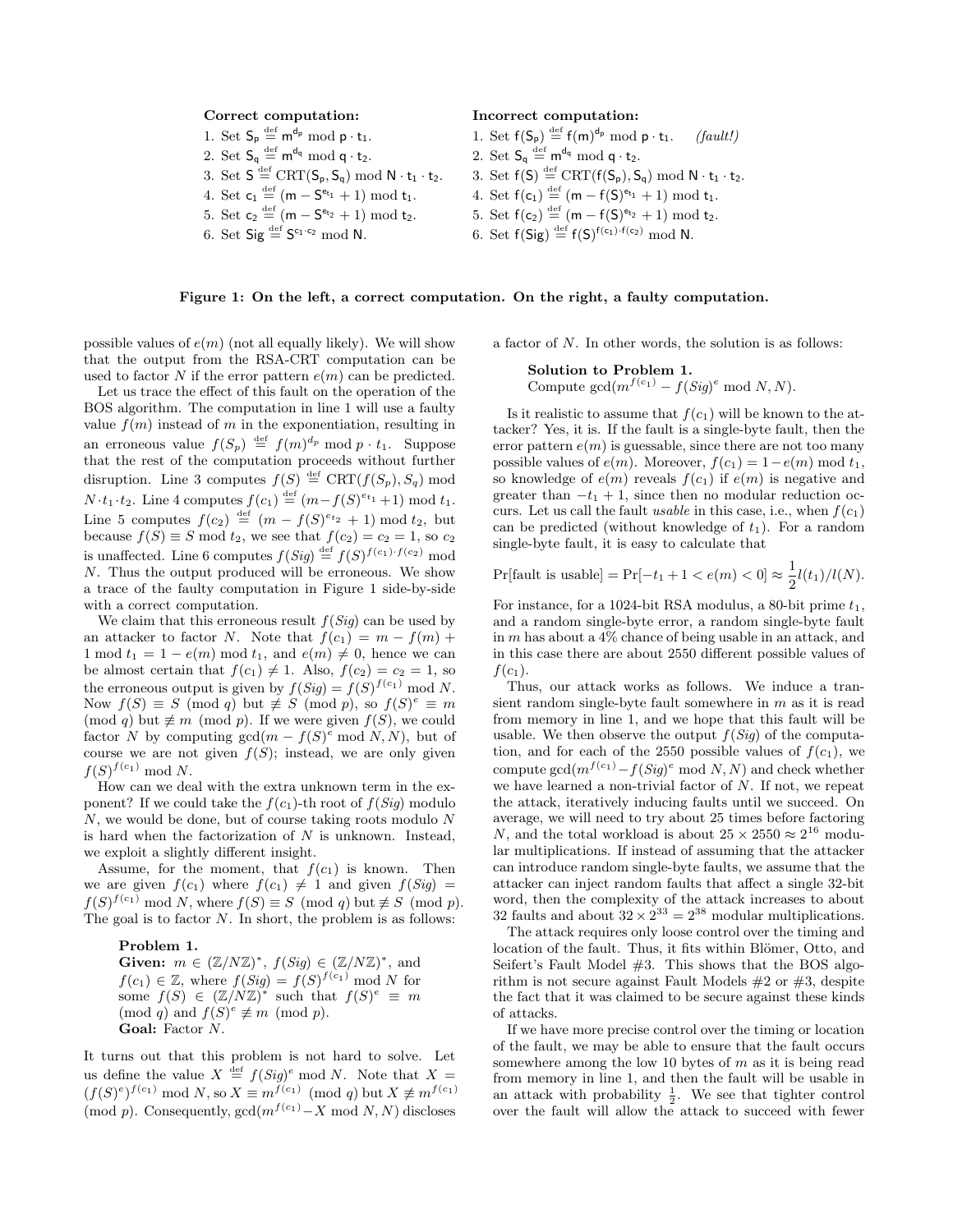trials. In summary, the BOS algorithm is insecure not only in theory, but also quite possibly in practice as well.

# **4. OTHER FAULT ATTACKS**

Earlier, we described in detail one possible attack against the BOS scheme. This is enough to demonstrate that the BOS construction is not secure. However, it may be of interest to see other possible attacks against the BOS scheme. Therefore, in this section we outline two other attack methods. This list is not claimed to be exhaustive.

*Long-lived faults.* The attack in Section 3 required a transient fault. However, if long-lived or permanent faults are easier to induce, the attack can be modified to this setting as well. Suppose we induce a long-lived fault in the value of m stored in memory between lines 1 and 2 of the BOS algorithm. Then the output will be  $f(Sig) = f(S)^{f(c_1)} \text{ mod } N$ , where  $f(S) \equiv m^d \equiv S \pmod{p}$  and  $f(S) \equiv f(m)^d \not\equiv S$ (mod q). Notice that we will have  $f(c_1) = e(m) + 1 \mod t_1$ and  $f(c_2) = 1$ ; thus we are in a situation similar to that of Section 3. We see that  $f(Sig)^e \mod N$  is  $\equiv m^{f(c_1)} \pmod{p}$ but  $\not\equiv m^{f(c_1)} \pmod{q}$ , so  $\gcd(f(Sig)^e - m^{f(c_1)} \bmod N, N)$ reveals a factor of N. Also, the value of  $f(c_1)$  can be predicted if the fault is usable. In short, an attack with longlived faults can be made to work in almost exactly the same way as an attack with transient faults.

If we assume that the implementation uses the exponentiation algorithm suggested by the designers of the BOS scheme [4, Algorithm 3], then this attack requires only loose control over the timing and location of the fault. This is because their exponentiation algorithm first copies the value m into a variable y and then never uses m again for the duration of the exponentiation, so the attacker can use any long-lived fault that occurs to  $m$  at any point during the execution of line 1 of the BOS algorithm. Therefore, this attack also falls into Fault Model #3.

*Random, unpredictable faults.* So far we have assumed that error patterns are predictable. We show next that it is also possible to mount a fault attack even if we have very little control over the error introduced. Suppose we can introduce a random fault in the value of N stored in memory before it is used in line 6. Suppose moreover that we can arrange that this fault leaves the 160 most significant bits of N undisturbed: the low  $l(N) - 160$  bits can be modified in arbitrary ways, but we require that the high 160 bits remain unchanged. For instance,  $N$  might be replaced by the value  $f(N) = N + e(N)$ , where  $e(N)$  is uniformly distributed on  $[-2^{l(N)-161}, 2^{l(N)-161}]$  and unknown to the attacker. In this setting, we can break the BOS algorithm.

The attack proceeds in two phases. The first phase learns the values  $t_1, t_2$  using a few faults. The second phase learns the factors of  $N$  using a slight modification of Lenstra's attack with a single fault and a chosen input. In more detail:

1. First, run the algorithm with no fault. The BOS algorithm outputs  $Sig = S \mod N$ . Then, re-run the algorithm on the same input, this time triggering a random fault in the low  $l(N) - 160$  bits of N. This time the algorithm outputs  $f(Sig) = S \text{ mod } f(N)$ . We know  $N, \alpha \stackrel{\text{def}}{=} S \text{ mod } N$ , and  $\beta \stackrel{\text{def}}{=} S \text{ mod } f(N)$ , where S and  $f(N)$  are unknown but are known to satisfy

 $0 \leq S < 2^{160} N$  and  $|f(N) - N| \leq 2^{l(N)-161}$ . It turns out that this is enough to deduce the value of S and then  $t_1$  and  $t_2$ .

The math is not too difficult. Note that  $S = \alpha + k \cdot N$ , for some  $0 \le k < 2^{160}$ . Thus  $\beta - \alpha \equiv S - \alpha \equiv k \cdot (N - \alpha)$  $f(N)$  (mod  $f(N)$ ). Since  $|k \cdot (N - f(N))| < N/2$ , there is a good chance that no overflow or modular reduction occurs when computing  $|\beta - \alpha| \mod f(N)$ . and in this case  $\gamma = |\beta - \alpha|$  is an integer multiple of  $k$ . Thus, after gathering several faulty signatures, we obtain a list of values  $\gamma_1, \ldots, \gamma_n$  containing many integer multiples of k. Taking many pairwise gcd's, we find that  $k$  (or some small multiple thereof) occurs many times among the values  $gcd(\gamma_i, \gamma_j)$ , hence the value  $k$  can be easily recovered. This reveals  $S$  through the equation  $S = \alpha + k \cdot N$ , which reveals the product  $t_1 \cdot t_2 = (S - Sig)/N$ . Finally, we may easily factor the 160-bit product  $t_1 \cdot t_2$  to learn the values of  $t_1$  and  $t_2$ .

This is already troubling, because it discloses 160 bits of the private key. Given S and m, note that  $S \equiv m^{d_p}$  $(mod t_1)$ , hence by computing a 80-bit discrete log we can learn  $d_p \mod \varphi(t_1)$ . This can be done very efficiently, and it reveals d mod  $\varphi(t_1)$ . Likewise we can learn d mod  $\varphi(t_2)$ . This might be viewed as a certificational weakness. As we shall see next, it can also be leveraged further to fully break the BOS algorithm.

2. Next, we will take advantage of our knowledge of  $t_2$  to mount a classical fault attack. Run the BOS algorithm on an input m that is an multiple integer of  $t_2$ , and introduce an arbitrary fault in the value of  $d_q$  at any point before line 2 is executed. Since  $m \equiv 0 \pmod{d_q}$ , we will also have  $f(S_q) \equiv 0 \pmod{d_q}$  and thus  $f(c_2)$ 1. Line 1 is undisturbed, so  $f(c_1) = 1$ . We see that the fault goes undetected for this input, and the output reveals the factorization of N via  $gcd(f(Sig)^e - m \mod$  $N, N$ ).

In practice, whether it is possible to choose an input  $m$ that is a multiple of  $t_2$  will depend on the application setting, because the hashing present in most signature schemes may prevent the attack. For instance, with PKCS  $\#1$  v1.5 signatures, the value m is (essentially) the hash of the message to be signed, so finding a message whose hash is a multiple of  $t_2$  would require about 2 <sup>80</sup> steps of computation. Similar comments apply to PKCS #1 v2.1 (PSS). If the hashing is performed outside of the cryptographic module, though, this choseninput attack will apply.

This attack requires only loose control over the timing, location, and error pattern of the fault. As such, this attack lies quite close to Fault Model #4. The main difference is that this attack does need just enough control over the error introduced to ensure that the high  $160$  bits of  $N$  are undisturbed.

# **5. DISCUSSION**

*Paradox resolved.* This demonstrates that the claims of provable security for the BOS algorithm were incorrect. This might seem to present a paradox: How can a scheme that was proven secure later be found insecure?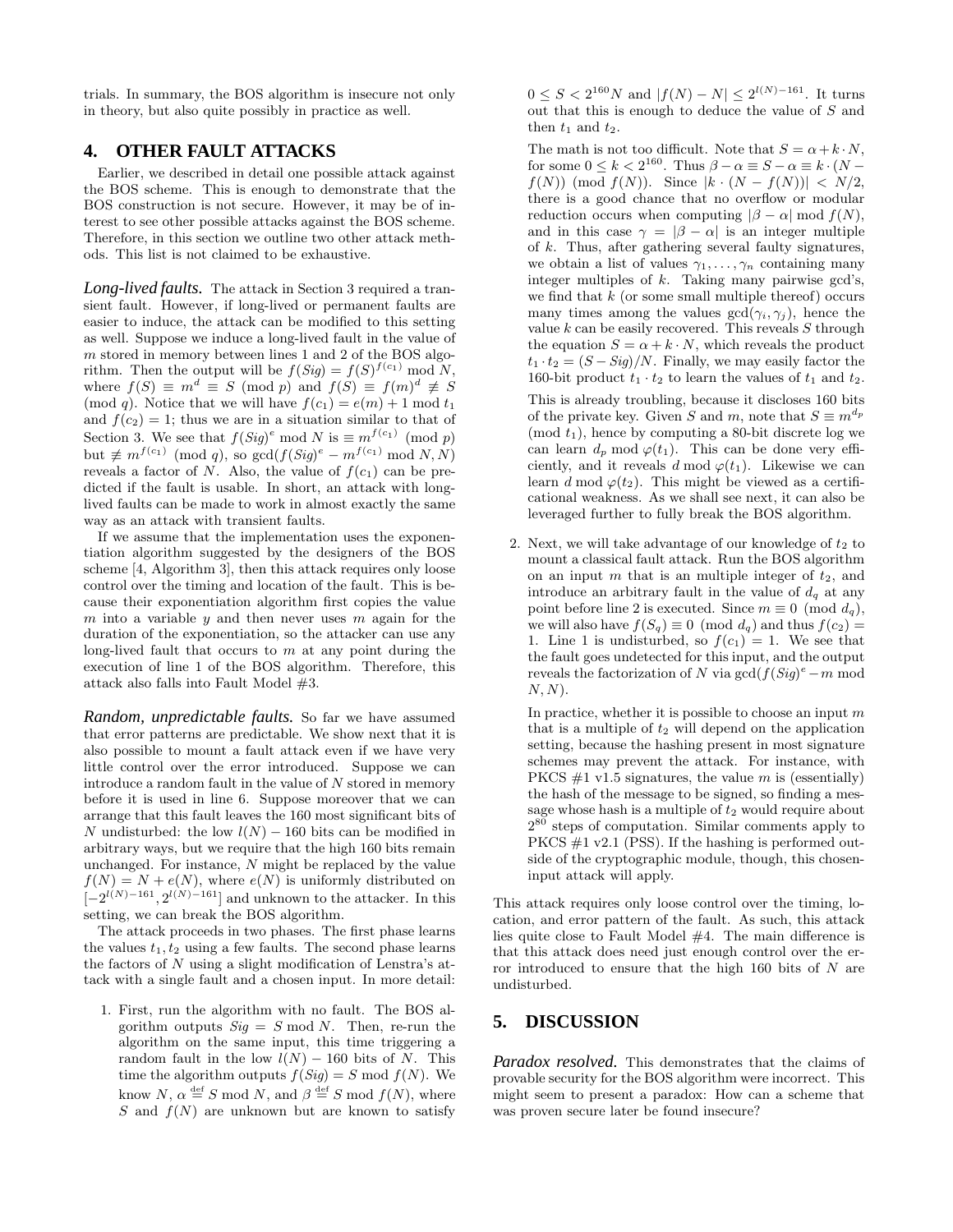One answer is that the proof was flawed. If we examine the intended proof of security, we find an important gap in the reasoning. The proof implicitly assumed that if  $c_1 \neq 1$  (indicating that a fault has been detected), then the final output of the algorithm would be randomized enough that no useful information can be gleaned from it. This assumption was never clearly stated or justified in the proof. The concluding discussion does mention that if  $c_1$  becomes known, then a variation of the Lenstra attack allows to break the system [4, § 5.7], and the informal description accompanying the algorithm does claim that if  $c_1 \neq 1$ , line 6 "will change the final result in a way unpredictable to an adversary" [4, § 4]; however, this claim was never examined or justified in the proof. As we have seen, this assumption turns out to be wrong. There is no paradox.

More fundamentally, in hindsight we can spot structural flaws in the reasoning that was intended to establish the security of the scheme. The security analysis only focuses on a class of attacks known to the authors, and does not attempt to prove anything about the possibility of other attacks. For instance, this comment leads off the security analysis:

"we need to investigate the probability of any induced error to circumvent our countermeasures and result in an undetectable error. Note that we are only concerned with errors that cause the final signature to be correct modulo  $p$  but false modulo  $q$  (or vice versa), in which case the classic Bellcore attack can be applied. Otherwise, no exploits of specific errors in faulty CRT-RSA signature are known yet" [4,  $\S$  5.1].

Our attacks fall outside the class of attacks they focused on, and thereby illustrate the danger in only demonstrating security against previously known attacks. Of course, any valid proof of security must consider all attacks, not just known attacks. In retrospect, then, the problem was that the security analysis did not have the structure of a mathematical proof of security. This highlights the need for claims of provable security to be backed up by complete proofs.

*Evaluating potential fixes.* It is not clear how to repair the BOS scheme in a way that provides any form of provable security.

After seeing the attack of Section 3, one anonymous referee suggested adding to the original algorithm:

5.1. Pick  $r_1 \in [2, t_1 - 1]$  and  $r_2 \in [2, t_2 - 1]$  randomly. 5.2. Set  $\mathsf{c}_1 \stackrel{\text{\tiny def}}{=} \mathsf{c}_1^{r_1} \bmod \mathsf{t}_1$  and  $\mathsf{c}_2 \stackrel{\text{\tiny def}}{=} \mathsf{c}_2^{r_2} \bmod \mathsf{t}_2$ .

This addition will not impose much performance overhead. However, this augmented scheme is still not secure: it does not prevent the second attack described in Section 4.

Another potential defense is to add a check for correctness at the end of the computation:

6.1. If Sig<sup>e</sup> mod N 
$$
\neq
$$
 m, set Sig  $\stackrel{\text{def}}{=} 0$ .

This extension will not affect performance too much if the public exponent e is small. However, depending upon the implementation, the resulting scheme seems likely to remain vulnerable to Yen and Joye's attacks on checking before output [8]. These attacks do require control on the location and/or timing of the fault; we have not tried to evaluate whether it is feasible for current devices to defend against such attacks using hardware countermeasures.

We make no claims about the security of these or other fixes, and we would be extremely reluctant to recommend any of these schemes without further analysis. Even if it were possible to defeat all known attacks, we suspect that focusing on stopping known attacks may not be the most fruitful line of research; it is unclear whether such an approach can provide enough confidence that it will stop attacks not anticipated by the designer. We feel that Yen, et al., and Blömer, et al., had the right idea in seeking provable security, and we leave it as a fascinating open problem to find some CRT-RSA algorithm that can be rigorously proven secure against fault attacks.

*Towards sound frameworks for fault attacks.* One of the challenges facing researchers in this area is the lack of a sound mathematical framework that captures fault attacks. We sketch one form such a theory might take.

We can consider a cryptographic device as a finite-state machine. Let  $S$  denote its state space; for example, the state might include the value of all registers and memory. Introduce a relation  $\rightsquigarrow$  on  $S \times S$  to model the single-step operational semantics of the device, so that  $s \leadsto s'$  if executing a single step of computation on state s yields the new state s'. Computation can then be viewed as a sequence of steps

$$
\langle x,k\rangle=s_0\leadsto s_1\leadsto\cdots\leadsto s_n=\langle y\rangle,
$$

where the initial state  $s_0 = \langle x, k \rangle$  somehow encodes the device's input  $x$  and its key  $k$ , and the output of the computation is contained in the final state  $s_n = \langle y \rangle$ .

A fault model specifies a family  $\mathcal F$  of relations on  $S \times S$ . Each  $\neg_i \in \mathcal{F}$  describes one type of fault that the attacker can select and models the effect of applying this fault to the state of the device. A fault attack is specified by a sequence of relations  $\rightarrow 1, \ldots, \rightarrow n \in \mathcal{F}$ . The effect of the faulty computation is then given by the chain

$$
\langle x,k\rangle = s_0 \leadsto s_1 \rightarrow_1 s'_1 \leadsto s_2 \rightarrow_2 s'_2 \leadsto \cdots \leadsto s_n = \langle y \rangle.
$$

A scheme is secure if an attacker who can choose tuples  $(x, \rightarrow_1, \ldots, \rightarrow_n)$  and learn the resulting y cannot learn anything useful. For instance, we might require that anything an attacker can learn by injecting faults while interacting with the device could also have been learned by interacting with the device without faults. The power of the attacker could be restricted by limiting his computational power, restricting the family  $\mathcal F$  of possible faults, and/or placing an upper bound on the number of faults the attacker may inject. To flesh this out more concretely, it would be necessary to instantiate the relation  $\rightsquigarrow$  with some specific semantics (e.g., x86 assembly, JVML), to identify a realistic family  $\mathcal F$ of faults, and to specify appropriate limits on the power of the attacker.

This is just one possible direction that a theory of fault attacks might take. It is a fascinating research problem to establish a principled foundation for security against fault attacks and to find schemes that can be proven secure within that framework.

### **6. CONCLUSION**

We showed how to cryptanalyze a provably secure CRT-RSA algorithm. To summarize, the BOS algorithm for pro